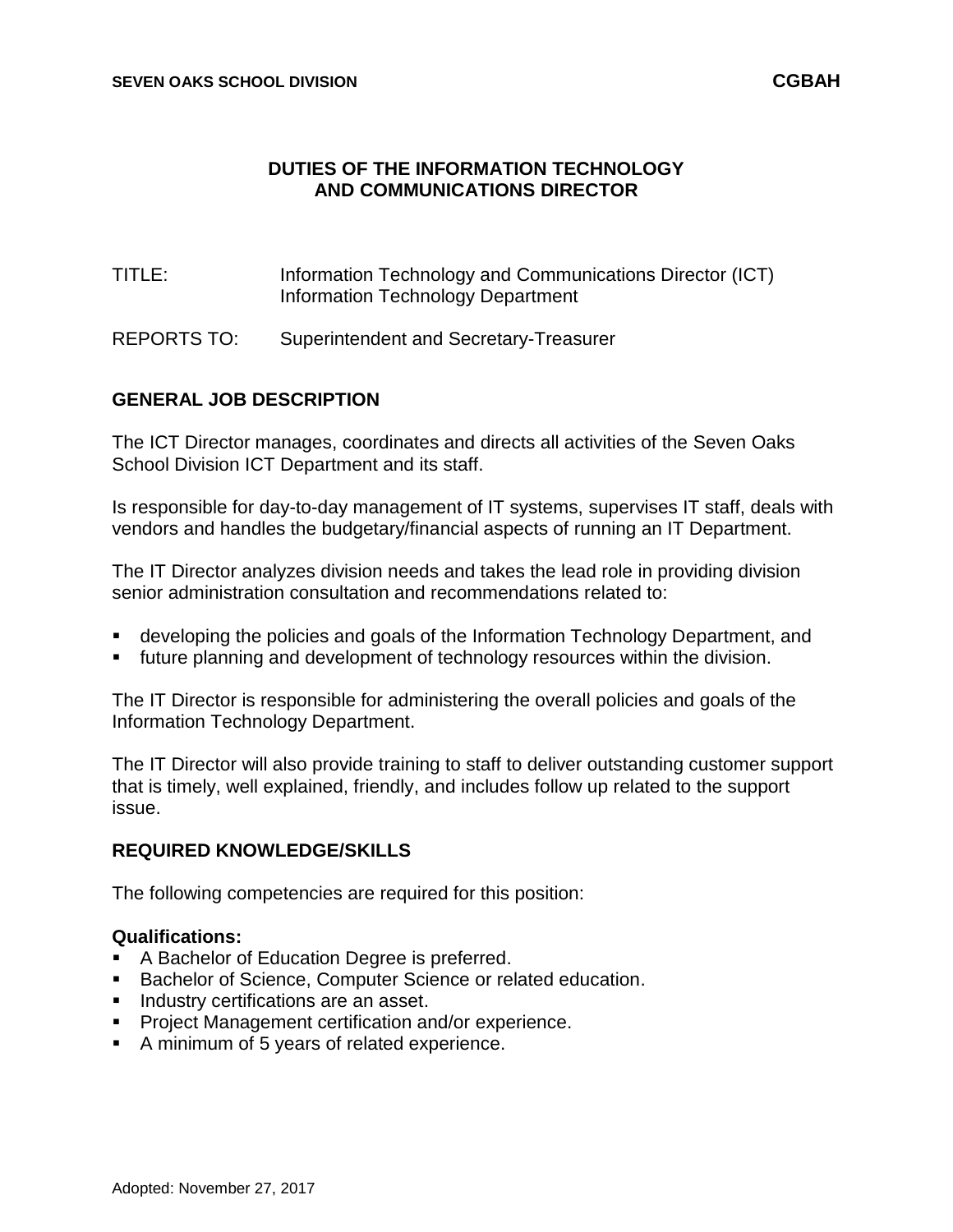#### **Knowledge and Skills:**

The IT Director must have proficient knowledge in the following Core Competency areas:

### *Technical*

- Wide Area and Local Area Network architecture, network administration and network installation.
- **Server virtualization.**
- Routers, switches and other network devices.
- Wi-Fi infrastructure and mobile devices.
- Network and computer data security and firewalls.
- VoIP.
- **Enterprise backup solutions.**
- **Computer hardware and software systems and programs.**
- **Microsoft and Apple operating systems.**
- **E-mail systems and internet programs.**
- Disaster recovery planning and management.
- **Web site management.**

# *Management and Communication*

- Superior staff management skills.
- **Demonstrated analytical, problem solving and decision making skills.**
- **Team building skills.**
- **Effective verbal, written, presentation and listening skills.**
- **Facilitates team meetings effectively.**
- Holds regular status meetings with team.
- Keeps team well informed of changes within the organization.
- **Effectively communicates relevant IT related information.**
- Resolves and/or escalates issues in a timely fashion.
- **Understands how to communicate difficult/sensitive information tactfully.**

# **GENERAL RESPONSIBILITIES AND DUTIES**

### **Manage Information Technology and Computer Systems**

- Plan, organize, direct, control and evaluate the operations of information technology systems.
- Meet with IT staff to discuss system requirements, specifications, costs and timelines.
- **Manage IT Department personnel and contractors to design, develop, implement,** operate and administer computer and telecommunications software, networks, web sites and information systems.
- Plan and manage the IT Department budgets and expenditures.
- Initiates and implements improvements in all areas of IT responsibility.
- Serves as main point of contact on all IT related matters for the division.
- Responds/acts on superintendent's team direction.
- Identifies and provides standards for gathering information for use in trend analysis and reports information to superintendent's team.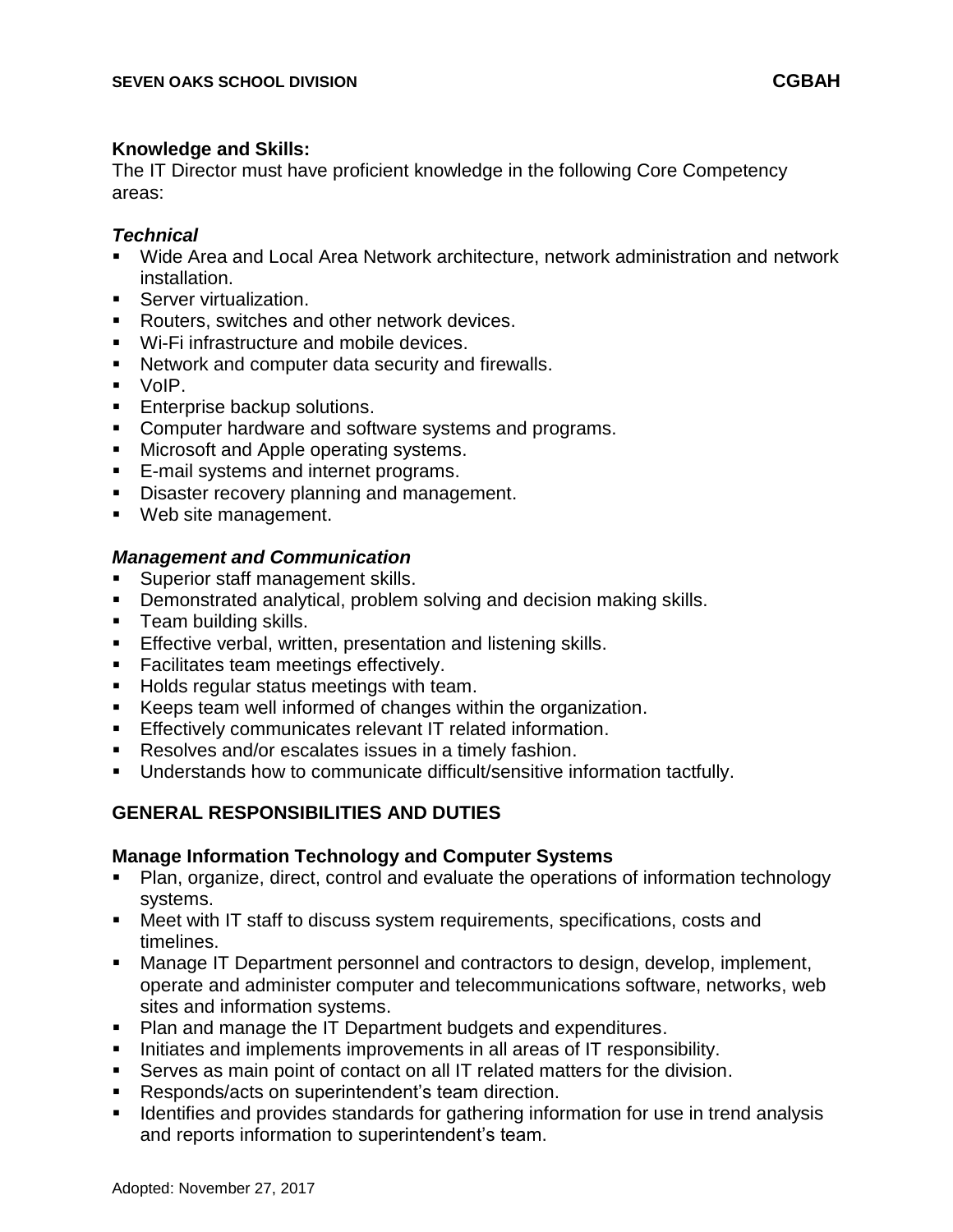#### **Networks**

- Assists in the planning and implementation of additions, deletions and major modifications to the supported division infrastructure.
- **Plans for and ensures network security policies and procedures are followed.**
- Oversees the administration of the division's Wide Area and Local Area Networks.
- **Ensures there is redundancy built into the network to ensure 100% up time.**

# **Telephony**

Manages and develops upgrades to the division's telephone systems.

# **Training**

Develops an annual training plan for the IT Department based on system needs.

### **Data Management**

Oversees troubleshooting, systems backups, archiving, disaster recovery and provides expert support when necessary.

### **Help Desk Administration**

- **Diversees all help desk activities at the division level.**
- Responds to escalated help desk issues as necessary.

# **Asset Management**

- Builds and maintains vendor relationships and manages the purchase of hardware and software products.
- Manages the purchasing of all software, hardware and other IT supplies.
- Ensures that division assets are maintained responsibly.
- Along with the Accountant, manages handheld wireless devices.

# **Organizational Responsibilities**

- Conducts effective performance evaluations and mentors staff.
- Leads and encourages IT staff to further their development.
- Suggests areas for improvement in internal processes along with possible solutions.
- Leads internal teams.
- Monitors team members' performance.

# **Leadership**

- Challenges others to develop as leaders while serving as a role model and mentor.
- **Inspires coworkers to attain goals and pursue excellence.**
- **IDENTIFY IDENTIFY IS SUMSE 10 IN THE INCORDER** IDENTIFY IDENTIFY IDENTIFY IDENTIFY IDENTIFY IDENTIFY IDENTIFY IN change.
- **Manages the process of innovative change effectively.**
- Remains on the forefront of emerging industry practices.

# **Teamwork**

- **Consistently acknowledges and appreciates each team member's contributions.**
- Effectively utilizes each team member to his/her fullest potential.